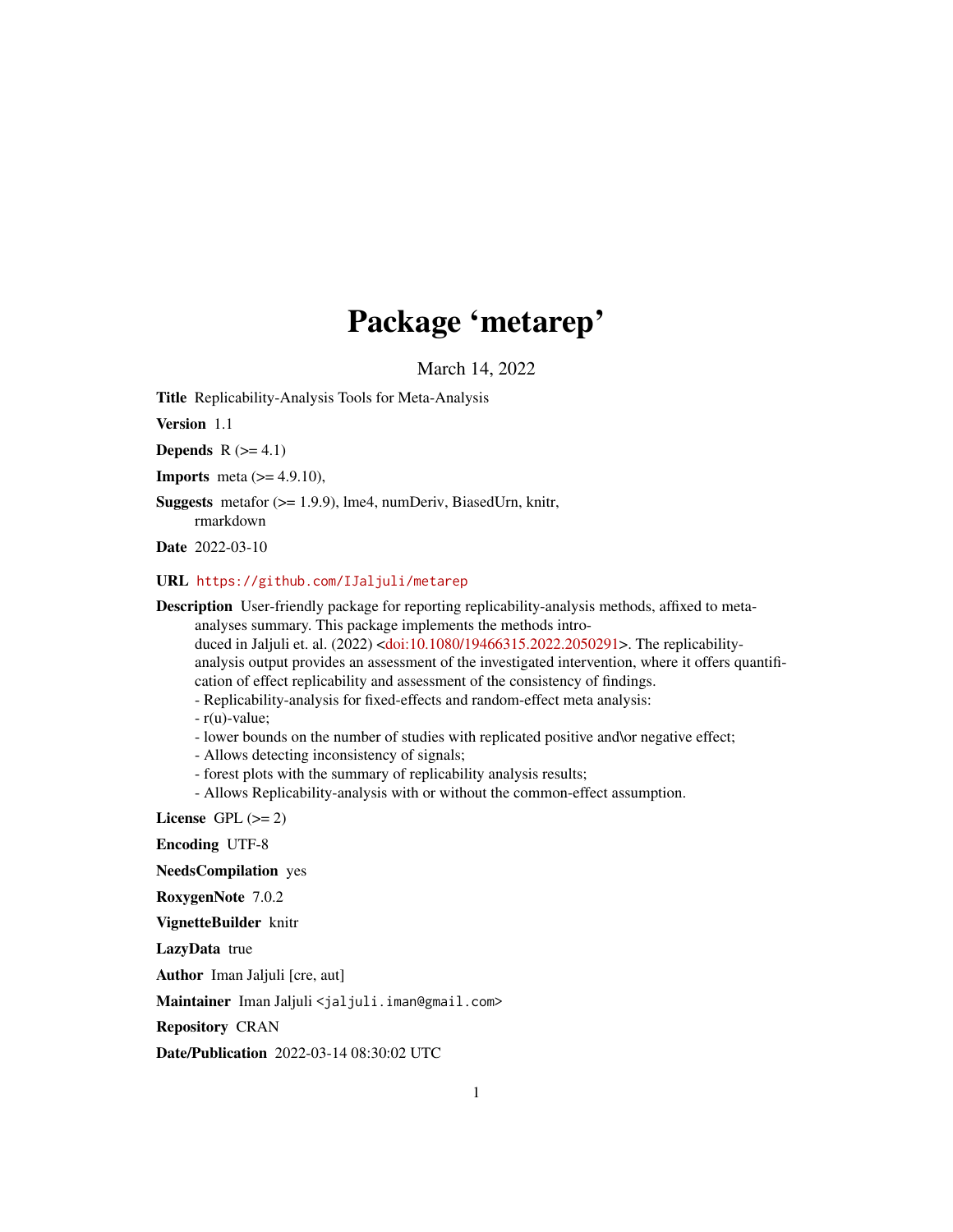### <span id="page-1-0"></span>R topics documented:

| Index |  |  |  |  |  |  |  |  |  |  |  |  |  |  |  |  |  |
|-------|--|--|--|--|--|--|--|--|--|--|--|--|--|--|--|--|--|

CD002943\_CMP001 *Data in meta-analysis reported in review CD002943, 'Cochrane library'.*

#### Description

A dataset containing the meta-data of the the intervention 'Invitation letter' (CMP001), in the review "PStrategies for increasing the participation of women in community breast cancer screening" (CD002943) the results were reported by 5 studies, and analysed by Fixed-Effects meta-analysis.

#### Usage

CD002943\_CMP001

#### Format

A data frame with 5 rows of 12 variables:

STUDY Name of the study.

STUDY\_WEIGHT Stydy weight in meta-analysis as reported in th review.

N\_EVENTS1 Number of events in the first group tested.

N\_EVENTS2 Number of events in the second group tested.

N\_TOTAL1 Number of patirnts in the first group tested.

N\_TOTAL2 Number of patirnts in the second group tested.

GROUP1 Names of the first group in each study.

GROUP2 Names of the second group in each study.

N\_STUDIES Overall number of studies in the meta-analysis

CMP\_ID Cochrane Database review number

SM A character string indicating which summary measure ("RR", "OR", "RD", or "ASD") is to be used for pooling of studies.

RANDOM "YES" or "NO" indicating whether random-effects meta-analysis was performed.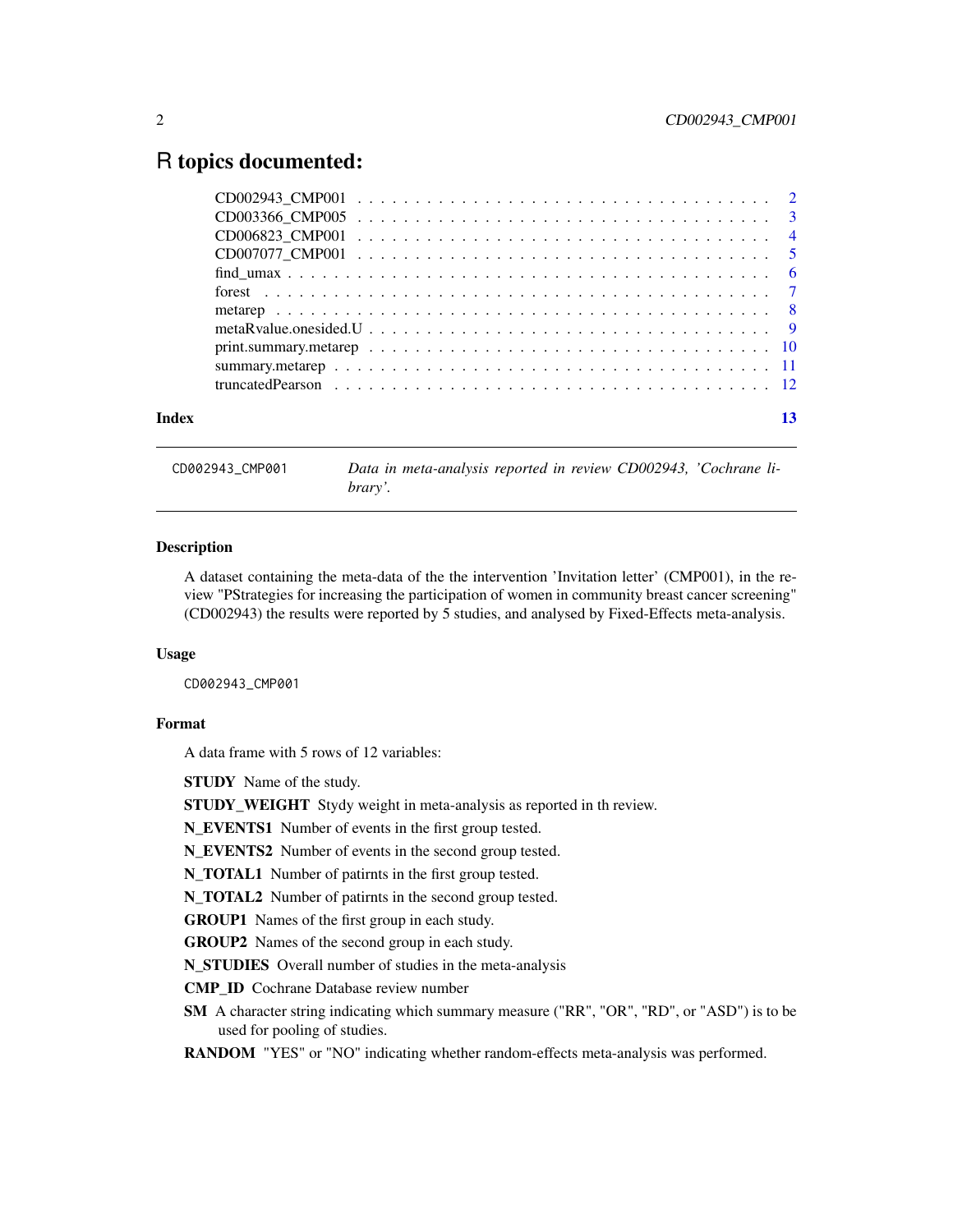#### <span id="page-2-0"></span>CD003366\_CMP005 3

#### Source

<https://www.cochranelibrary.com/cdsr/doi/10.1002/14651858.CD002943/full>

CD003366\_CMP005 *Data in meta-analysis reported in review CD003366, 'Cochrane library'.*

#### Description

A dataset containing the meta-data of the outcome 'Leukopaenia' (CMP005), in the review "Texanecontaining regimins for metastatic breast cancer" (CD003366) the results were reported by 28 studies, and analysed by Random-Effects meta-analysis.

#### Usage

CD003366\_CMP005

#### Format

A data frame with 28 rows and 12 variables:

STUDY Name of the study.

STUDY\_WEIGHT Stydy weight in meta-analysis as reported in th review.

N\_EVENTS1 Number of events in the first group tested.

N\_EVENTS2 Number of events in the second group tested.

N\_TOTAL1 Number of patirnts in the first group tested.

N\_TOTAL2 Number of patirnts in the second group tested.

GROUP1 Names of the first group in each study.

GROUP2 Names of the second group in each study.

N\_STUDIES Overall number of studies in the meta-analysis

CMP\_ID Cochrane Database review number

- SM A character string indicating which summary measure ("RR", "OR", "RD", or "ASD") is to be used for pooling of studies.
- RANDOM "YES" or "NO" indicating whether random-effects meta-analysis was performed.

#### Source

<https://www.cochranelibrary.com/cdsr/doi/10.1002/14651858.CD003366.pub3/full>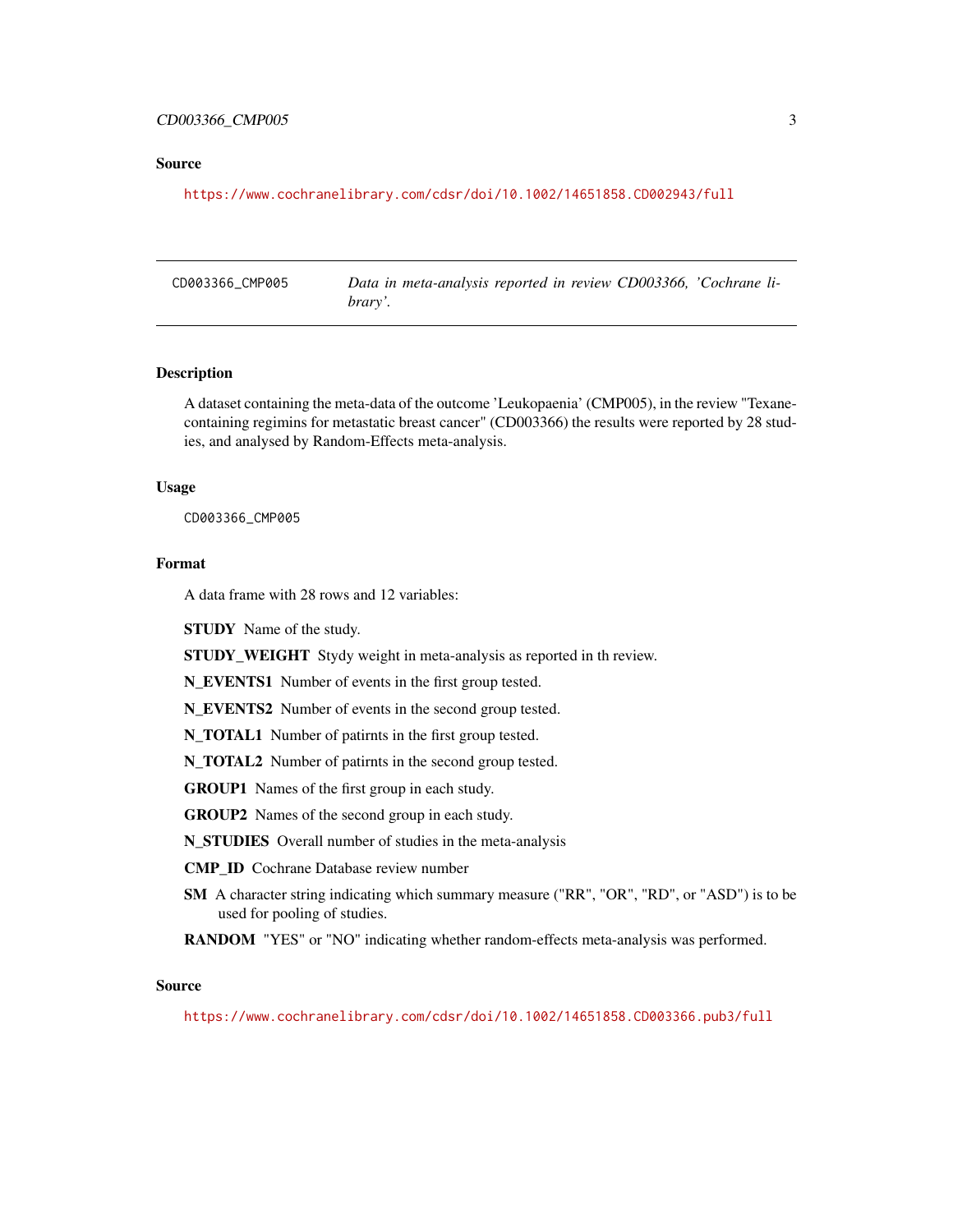<span id="page-3-0"></span>

#### **Description**

A dataset containing the meta-data of the outcome 'Seroma formation' (CMP001), in the review "Wound drainage after axillary dissection for carcinoma of the breast" (CD006823) the results were reported by 7 studies, and analysed by Random-Effects meta-analysis.

#### Usage

CD006823\_CMP001

#### Format

A data frame with 7 rows and 12 variables:

STUDY Name of the study.

STUDY\_WEIGHT Stydy weight in meta-analysis as reported in th review.

N\_EVENTS1 Number of events in the first group tested.

N\_EVENTS2 Number of events in the second group tested.

N\_TOTAL1 Number of patirnts in the first group tested.

N\_TOTAL2 Number of patirnts in the second group tested.

GROUP1 Names of the first group in each study.

GROUP2 Names of the second group in each study.

N\_STUDIES Overall number of studies in the meta-analysis

CMP\_ID Cochrane Database review number

SM A character string indicating which summary measure ("RR", "OR", "RD", or "ASD") is to be used for pooling of studies.

RANDOM "YES" or "NO" indicating whether random-effects meta-analysis was performed.

#### Source

<https://www.cochranelibrary.com/cdsr/doi/10.1002/14651858.CD006823.pub2/full>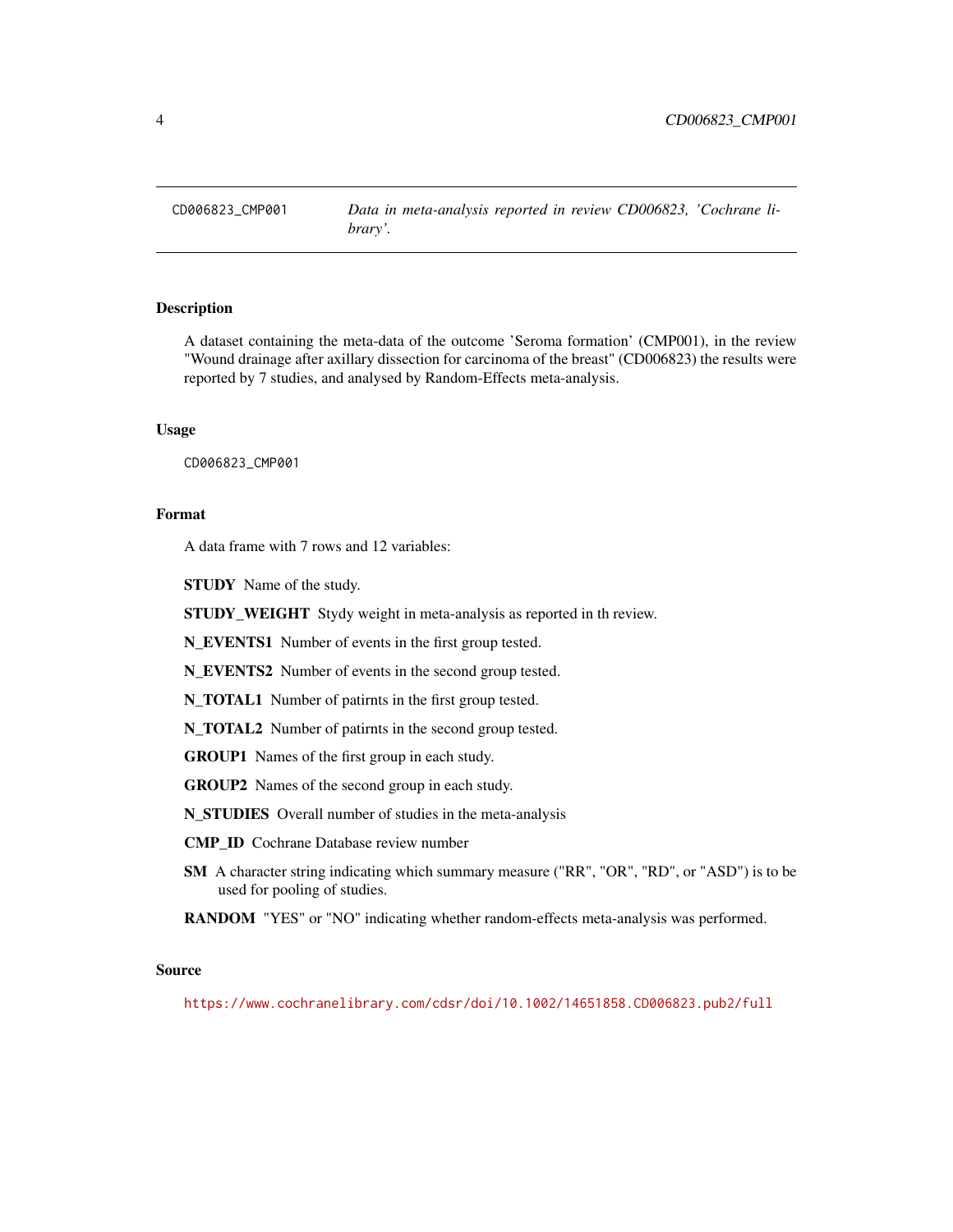<span id="page-4-0"></span>CD007077\_CMP001 *Data in meta-analysis reported in review CD007077, 'Cochrane library'.*

#### **Description**

A dataset containing the meta-data of the outcome 'cosmesis' (CMP001), in the review "Partial breast irradiation for early breast cancer" (CD007077) the results were reported by 5 studies, and analysed by Fixed-Effects meta-analysis.

#### Usage

CD007077\_CMP001

#### Format

A data frame with 5 rows and 12 variables:

STUDY Name of the study.

STUDY\_WEIGHT Stydy weight in meta-analysis as reported in th review.

N\_EVENTS1 Number of events in the first group tested.

N\_EVENTS2 Number of events in the second group tested.

N\_TOTAL1 Number of patirnts in the first group tested.

N\_TOTAL2 Number of patirnts in the second group tested.

GROUP1 Names of the first group in each study.

GROUP2 Names of the second group in each study.

N\_STUDIES Overall number of studies in the meta-analysis

CMP\_ID Cochrane Database review number

SM A character string indicating which summary measure ("RR", "OR", "RD", or "ASD") is to be used for pooling of studies.

RANDOM "YES" or "NO" indicating whether random-effects meta-analysis was performed.

#### Source

<https://www.cochranelibrary.com/cdsr/doi/10.1002/14651858.CD007077.pub3/full>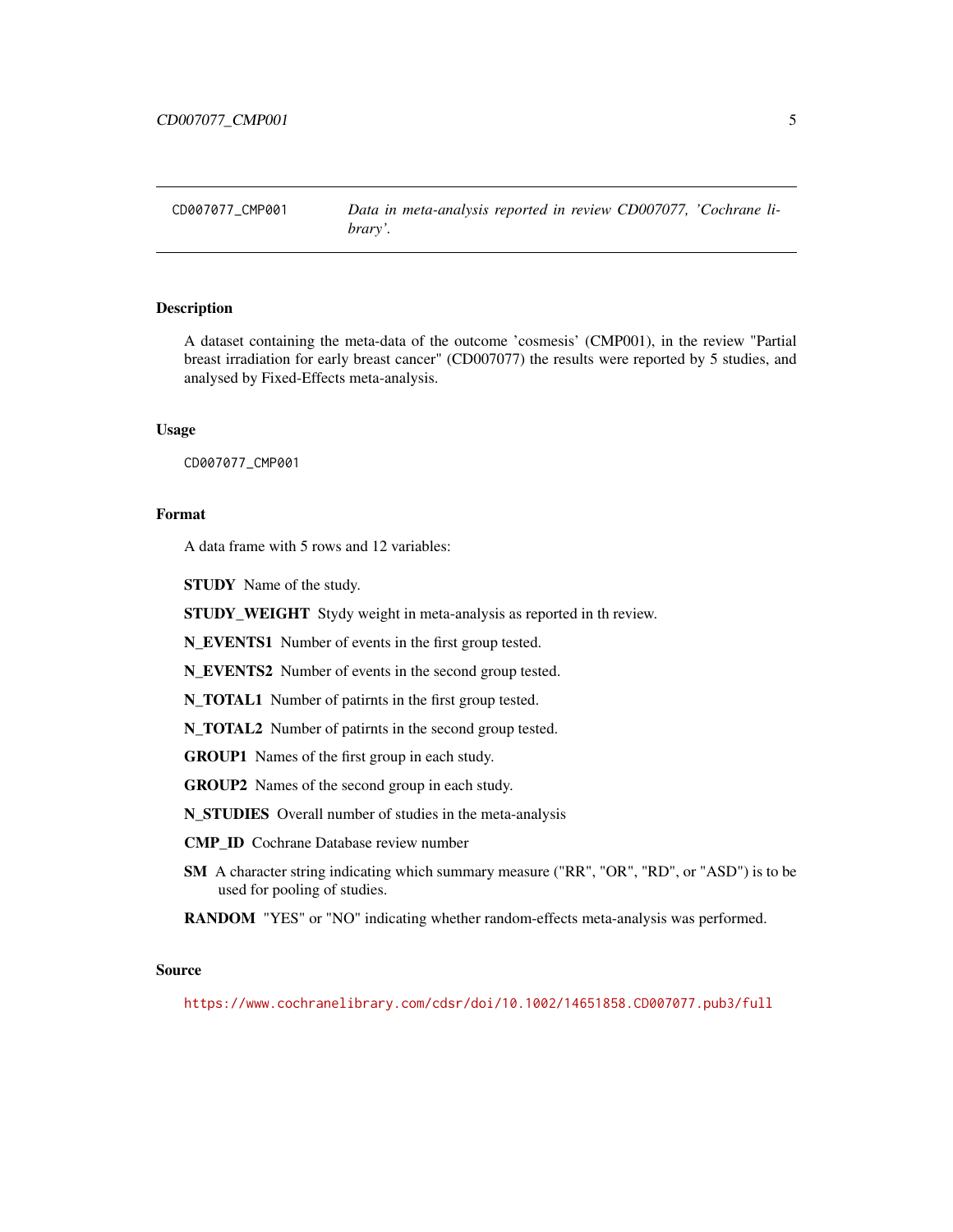<span id="page-5-0"></span>

#### Description

lower bounds on the number of studies with increased and\ or decreased effect.

#### Usage

```
find_umax(
  x,
  alternative = "two-sided",
  t = 0.05,
  confidence = 0.95,common.effect = FALSE
)
```
#### Arguments

| x             | Object of class 'meta'                                                                                                               |
|---------------|--------------------------------------------------------------------------------------------------------------------------------------|
| alternative   | 'less', 'greater' or 'two-sided'                                                                                                     |
| t             | truncation threshold for truncated-Pearsons' test (' $t=0.05$ ' by default). t is ig-<br>nored if 'common.effect $=$ TRUE'.          |
| confidence    | Confidence level used in the computaion of the lower bound(s) $u_{max}^L$ and\or<br>$u_{max}^R$ .                                    |
| common.effect | Use common.effect = FALSE (default) for replicability-analysis combining with<br>no assumptions (Pearson or truncated-Pearson test). |

#### Value

An object of class list reporting the bounds on the number of studies with a positive or negative effect, as follows:

- worst.caseA charachter vector of the names of n-u\_{max}+1 studies at which the the r(u\_{max})-value is computed.
- sideThe direction of the replicated signal in the 'worst.case' studies. 'less' if the effect is negative, 'greater' if positive.
- u\_maxThe bound on the number of studies with either a positive or a negative effect.
- r-valueThe 'u-out-of-n' r(u)--value calculated with u=u\_max.
- Replicability\_AnalysisReport of the replicability lower bounds on the number of studies with negative effect and with positive effect.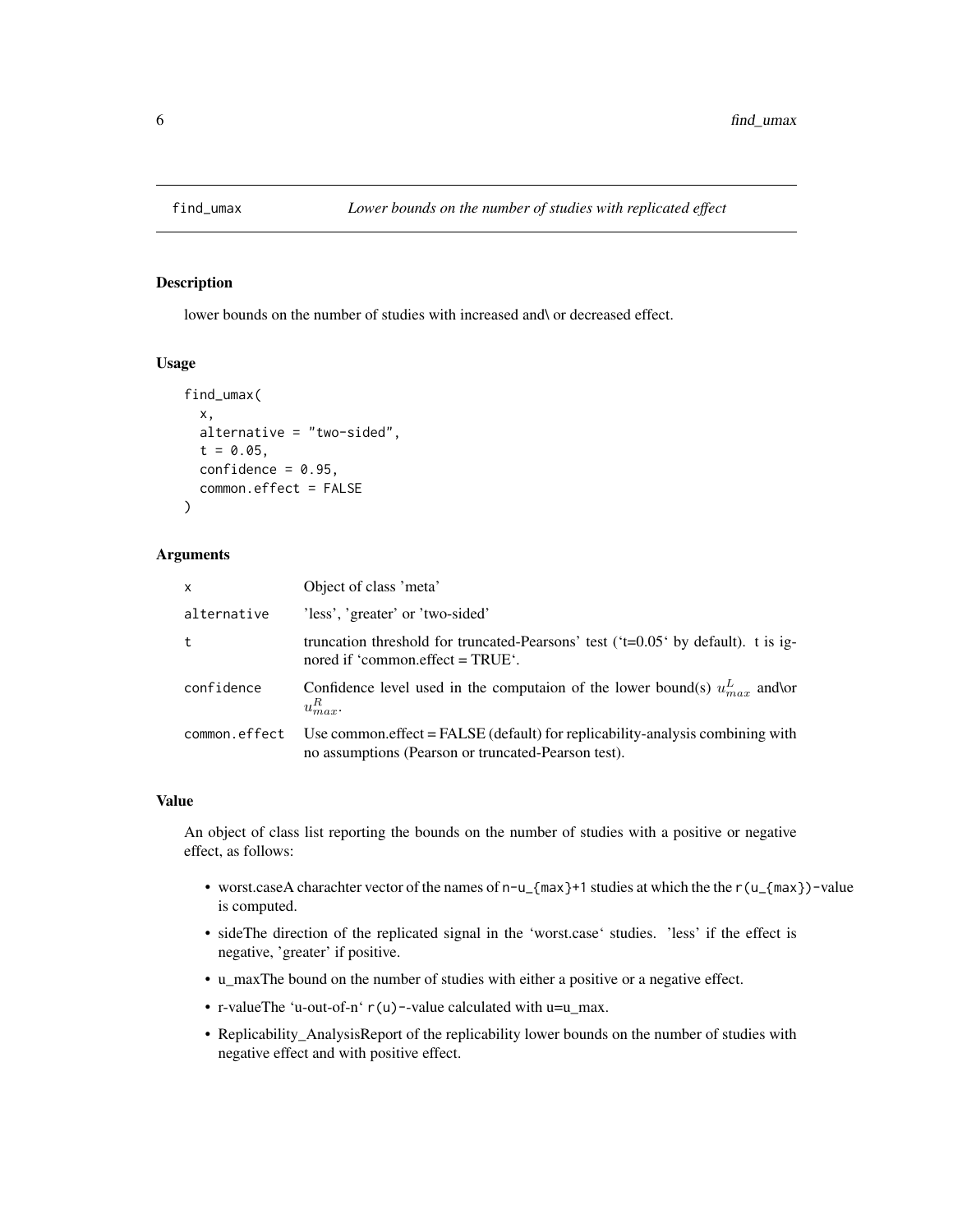#### <span id="page-6-0"></span>forest 7

#### Examples

```
n.i.1 <- c( 20, 208, 24, 190, 58, 36, 51)
a.i \leq c( 2,79,0,98,15,34,9)
n.i.2 <- c( 20, 119, 22, 185, 29, 51, 47)
c.i \leq c(9,106,14,98,12,49,9)m1 <- meta:: metabin( event.e = a.i, n.e = n.i.1,
                     event.c = c.i, n.c = n.i.2,studlab = paste('Study',1:7), sm = 'OR',
                     comb.fixed = FALSE, comb.random = TRUE )
find_umax(m1 , common.effect = FALSE, alternative = 'two-sided',
          t = 0.05, confidence = 0.95)
```

| forest | Forest plot to display the result of a meta-analysis with replicability |
|--------|-------------------------------------------------------------------------|
|        | <i>analysis resuls</i>                                                  |

#### Description

Draws a forest plot in the active graphics window (using grid graphics system).

#### Usage

forest $(x, \ldots)$ 

#### Arguments

|          | An object of class 'metarep'.                       |
|----------|-----------------------------------------------------|
| $\cdots$ | Arguments to be passed to methods, see forest. meta |

#### Value

No return value, called for side effects

#### See Also

[forest.meta](#page-0-0), [metarep](#page-7-1),

```
n.i.1 <- c( 20, 208, 24, 190, 58, 36, 51)
a.i \leq c(2,79,0,98,15,34,9)n.i.2 <- c( 20, 119, 22, 185, 29, 51, 47)
c.i \leq c(9,106,14,98,12,49,9)
m1 \le meta::metabin( event.e = a.i,n.e = n.i.1, event.c = c.i,n.c = n.i.2,
               studlab = paste0('Study ' , 1:7) , sm = 'OR' ,
               comb.fixed = FALSE, comb.random = TRUE )
m r1 <- metarep(m1, u = 2, common.effect = FALSE, t = 0.05,
               alternative = 'two-sided', report.u.max = TRUE)forest(mr1, layout = "RevMan5", comb.fixed = FALSE,
```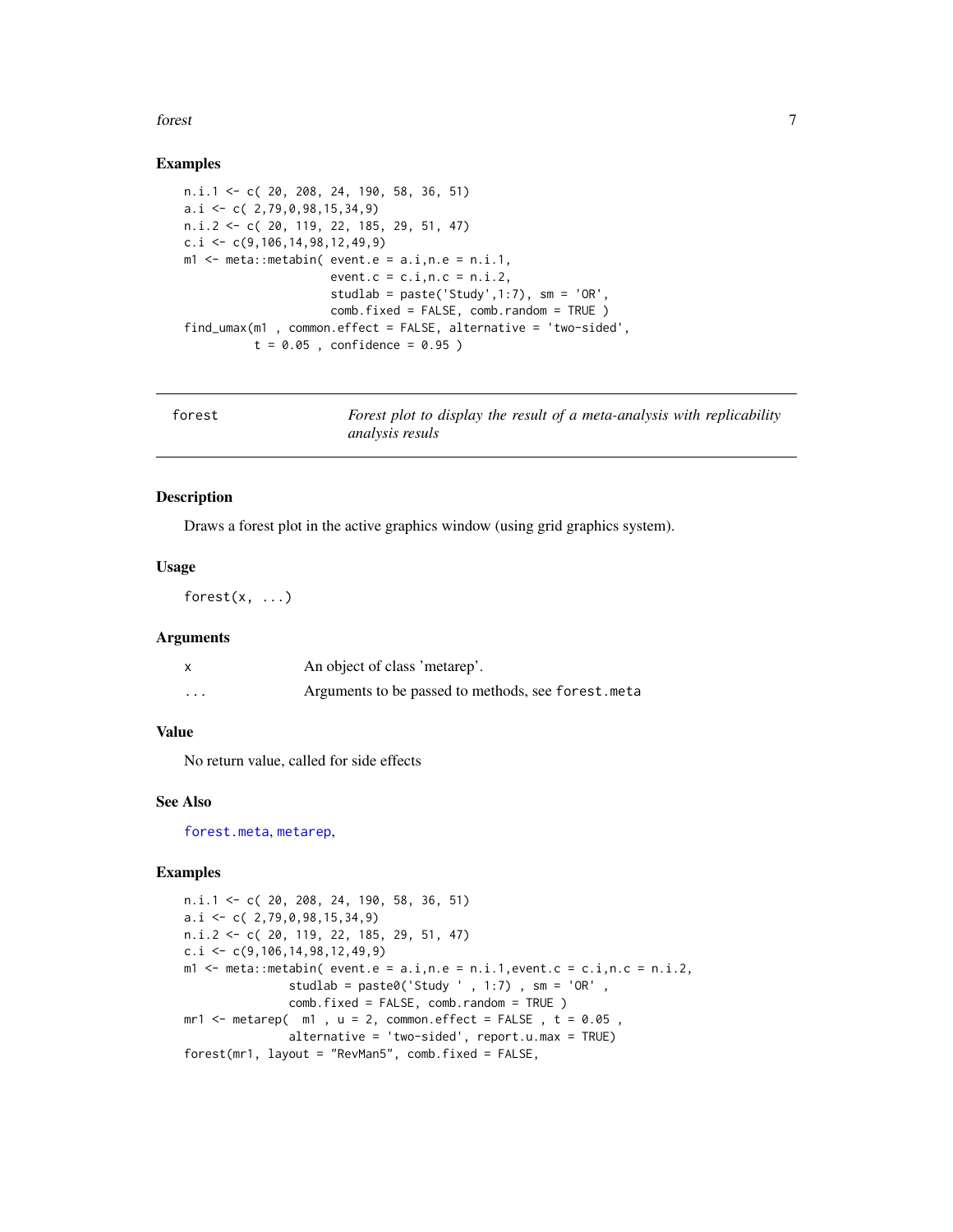```
label.right = "Favours control", col.label.right = "red",
label.left = "Favours experimental", col.label.left = "green",
prediction = TRUE)
```
#### <span id="page-7-1"></span>metarep *Replicability-analysis of a meta-analysis*

#### Description

Add results of replicability-analysis to a meta-analysis, whether fixed- or random-effects.

#### Usage

```
metarep(
 x,
 u = 2,t = 0.05,
 alternative = "two-sided",
 report.u.max = FALSE,
 confidence = 0.95,
  common.effect = FALSE
)
```
#### Arguments

| $\times$      | object of class 'meta'                                                                                                                                                                                                                                              |
|---------------|---------------------------------------------------------------------------------------------------------------------------------------------------------------------------------------------------------------------------------------------------------------------|
| u             | replicability requirement. u must be an intiger between 2 and n (nmber of studies<br>in the meta-analysis).                                                                                                                                                         |
| t             | truncation threshold for truncated-Pearsons' test ( $t=0.05$ by default). t is ig-<br>nored if 'common.effect = TRUE'.                                                                                                                                              |
| alternative   | use 'less', 'greater' or 'two-sided'                                                                                                                                                                                                                                |
| report.u.max  | use TREU to report the lower bounds on number of studies with replicated ef-<br>fect.                                                                                                                                                                               |
| confidence    | Confidence level used in the computaion of the lower bound(s) $u_{max}^L$ and\or<br>$u_{max}^R$ .                                                                                                                                                                   |
| common.effect | Use common effect $=$ FALSE (default) for replicability-analysis combining with<br>no assumptions (Pearson or truncated-Pearson test). Replicability-analysis based<br>on the test-statistic of fixed-effects model can be applied using common.effect<br>$=$ TRUE. |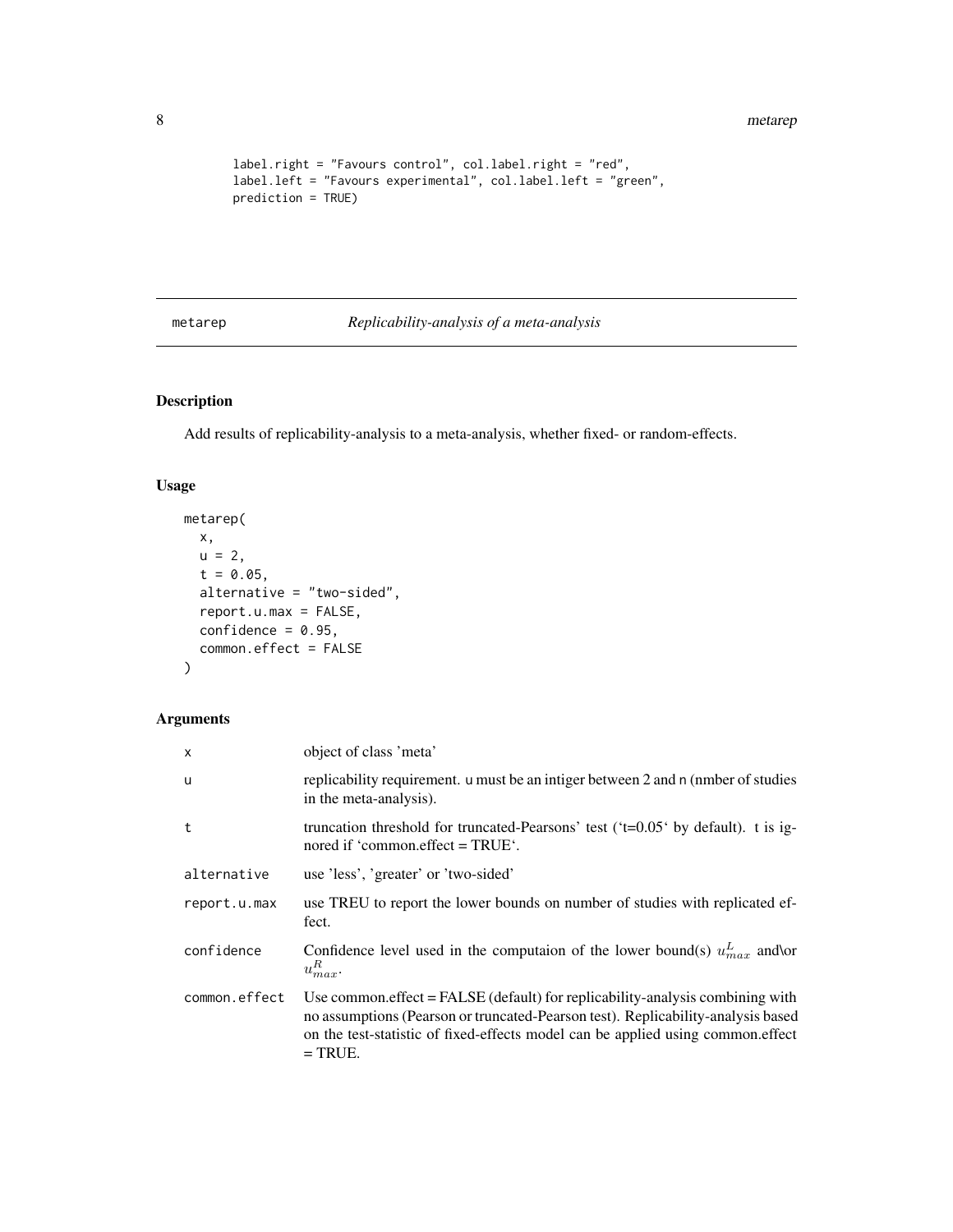#### <span id="page-8-0"></span>Value

An object of class list containing meta-analysis and replicability analysis results, as follows:

- worst.case.studiesA charachter vector of the names of  $n-u+1$  studies at which the the r(u)-value is computed.
- r.value r(u)-value for the specied u.
- sideThe direction of the effect with the lower one-sided  $r(u)$ -value
- u\_L , u\_R Lower bounds of the number of studies with decreased or increased effect, respectively. Both bounds are reported simultinualsly only when performing replicability analysis for two-sided alternative with no assumptions

#### Examples

```
n.i.1 <- c( 20, 208, 24, 190, 58, 36, 51)
a.i \leq c(2,79,0,98,15,34,9)n.i.2 <- c( 20, 119, 22, 185, 29, 51, 47)
c.i \leq c(9,106,14,98,12,49,9)m1 \le meta::metabin( event.e = a.i,n.e = n.i.1, event.c = c.i,n.c = n.i.2,
               studlab = \text{paste@('Study ' }, 1:7), \text{sm} = 'OR',
               comb.fixed = FALSE, comb.random = TRUE )
mr1 <- metarep(m1, u = 2, common.effect = FALSE, t = 0.05,
               alternative = 'two-sided', report.u.max = TRUE)
meta::forest(mr1, layout='revman5',digits.pval = 4 , test.overall = TRUE )
```
metaRvalue.onesided.U *One-sided replicability analysis*

#### Description

One-sided replicability analysis

#### Usage

```
metaRvalue.onesided.U(
 x,
 u = 2,
  comb.fixed = F,
  comb.random = T,
  alternative = "less",
 do. truncated.umax = T,
  alpha.tilde = 0.05)
```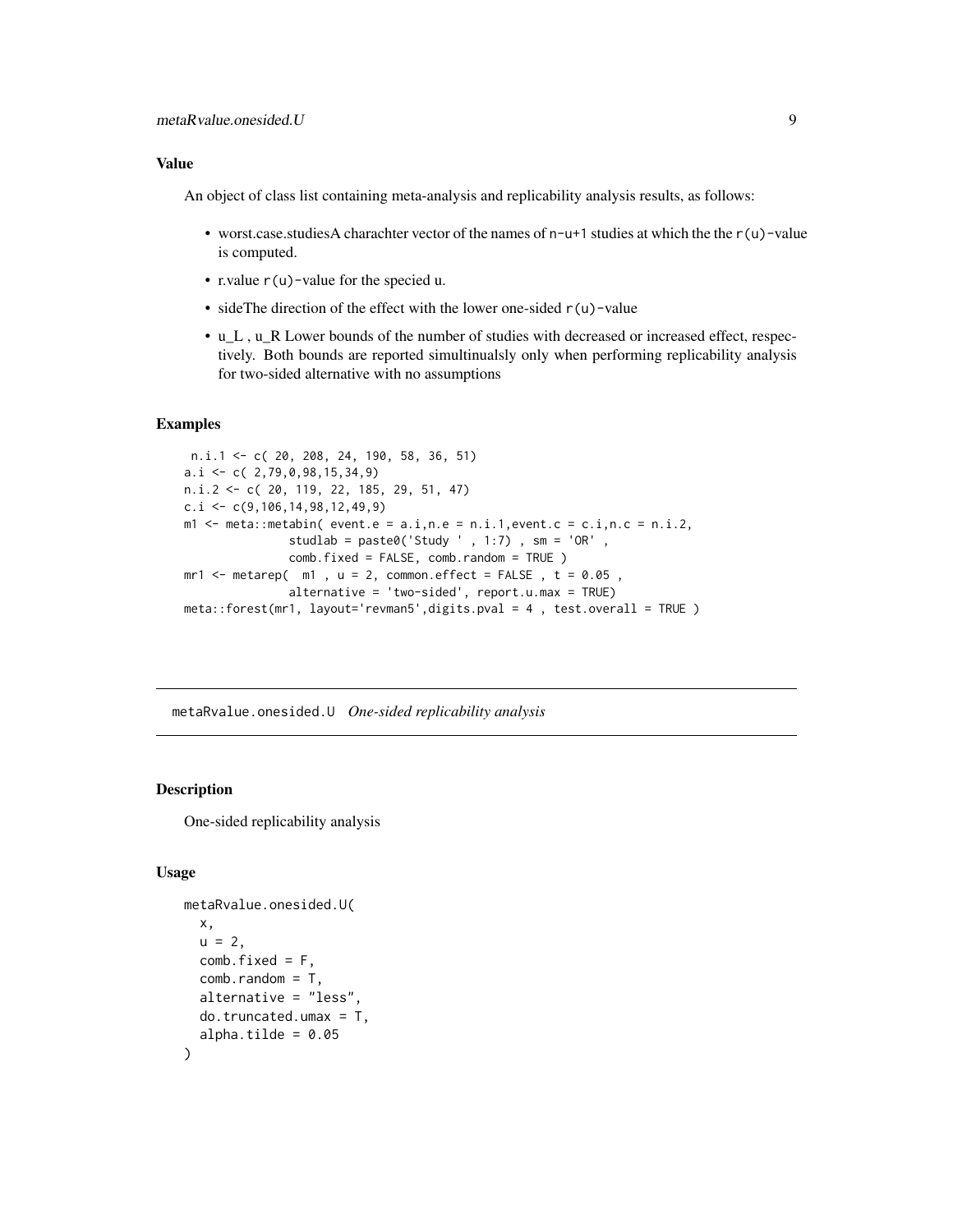#### Arguments

| $\mathsf{x}$      | object of class 'meta'    |
|-------------------|---------------------------|
| $\mathbf{U}$      | integer between 2-n       |
| comb fixed        | logical                   |
| comb.random       | logical                   |
| alternative       | 'less' or 'greater' only. |
| do.truncated.umax |                           |
|                   | logical.                  |
| alpha.tilde       | between $(0,1)$           |
|                   |                           |

#### Value

No return value, called for internal use only.

print.summary.metarep *Print meta-analysis with replicability-analysis results*

#### Description

Print method for objects of class 'metarep'.

#### Usage

## S3 method for class 'summary.metarep'  $print(x, \ldots)$ 

#### Arguments

|                         | An object of class 'metarep'                                |
|-------------------------|-------------------------------------------------------------|
| $\cdot$ $\cdot$ $\cdot$ | Arguments to be passed to methods, see print. summary. meta |

#### Value

No return value, called for side effects.

```
n.i.1 <- c( 20, 208, 24, 190, 58, 36, 51)
a.i \leq c(2,79,0,98,15,34,9)n.i.2 <- c( 20, 119, 22, 185, 29, 51, 47)
c.i \leq c(9,106,14,98,12,49,9)m1 <- meta::metabin( event.e = a.i, n.e = n.i.1, event.c = c.i, n.c = n.i.2,
               studlab = \text{past}e\theta('Study ' , 1:7) , sm = 'OR' ,
               comb.fixed = FALSE, comb.random = TRUE )
m-1 <- metarep(m1, u = 2, common.effect = FALSE, t = 0.05,
               alternative = 'two-sided', report.u.max = TRUE)
print(mr1, digits = 2)
```
<span id="page-9-0"></span>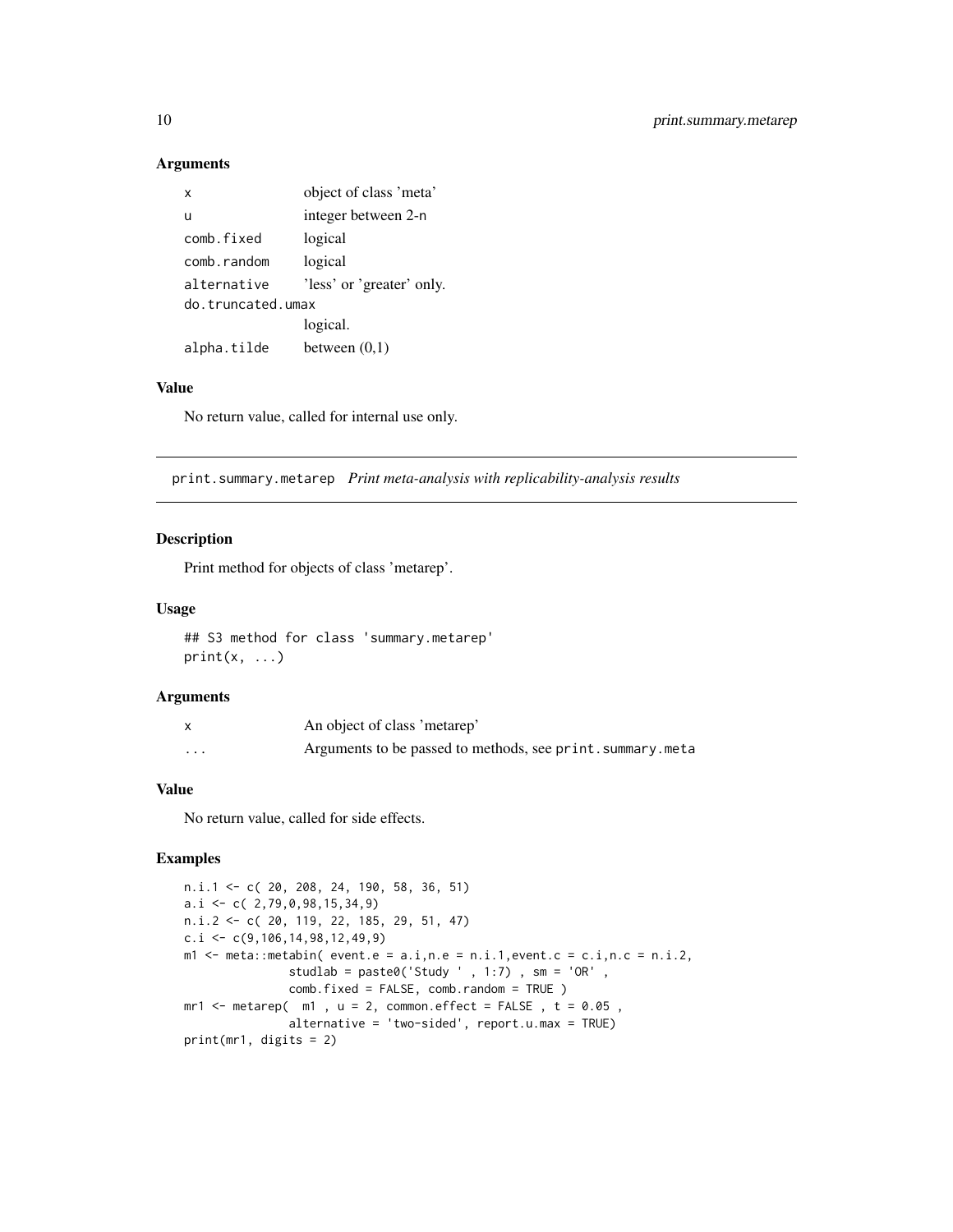<span id="page-10-0"></span>summary.metarep *Summary of meta-analysis with replicability-analysis results*

#### Description

Summary method for objects of class 'metarep'.

#### Usage

```
## S3 method for class 'metarep'
summary(object, ...)
```
#### Arguments

| object   | An object of class 'metarep'.                       |
|----------|-----------------------------------------------------|
| $\cdots$ | Arguments to be passed to methods, see summary.meta |

#### Value

A list of the quantities for replicability analysis, as follows:

- meta-analysis results: Summary of the supplied 'meta' object.
- r.value: r-value of the tested alternative.
- u.increased: Maximal number of studies at which replicability of increasing effect can be claimed. It will be reported unless the alternative is 'less'.
- u.decreased: Maximal number of studies at which replicability of increasing effect can be claimed. It will be reported unless the alternative is 'greater'.

```
n.i.1 <- c( 20, 208, 24, 190, 58, 36, 51)
a.i \leq c(2,79,0,98,15,34,9)n.i.2 <- c( 20, 119, 22, 185, 29, 51, 47)
c.i \leq c(9,106,14,98,12,49,9)m1 <- meta::metabin( event.e = a.i,n.e = n.i.1, event.c = c.i,n.c = n.i.2,
               studlab = \text{past}e\theta('Study ' , 1:7) , sm = 'OR' ,
               comb.fixed = FALSE, comb.random = TRUE )
m-1 <- metarep(m1, u = 2, common.effect = FALSE, t = 0.05,
               alternative = 'two-sided', report.u.max = TRUE)
               summary(mr1)
```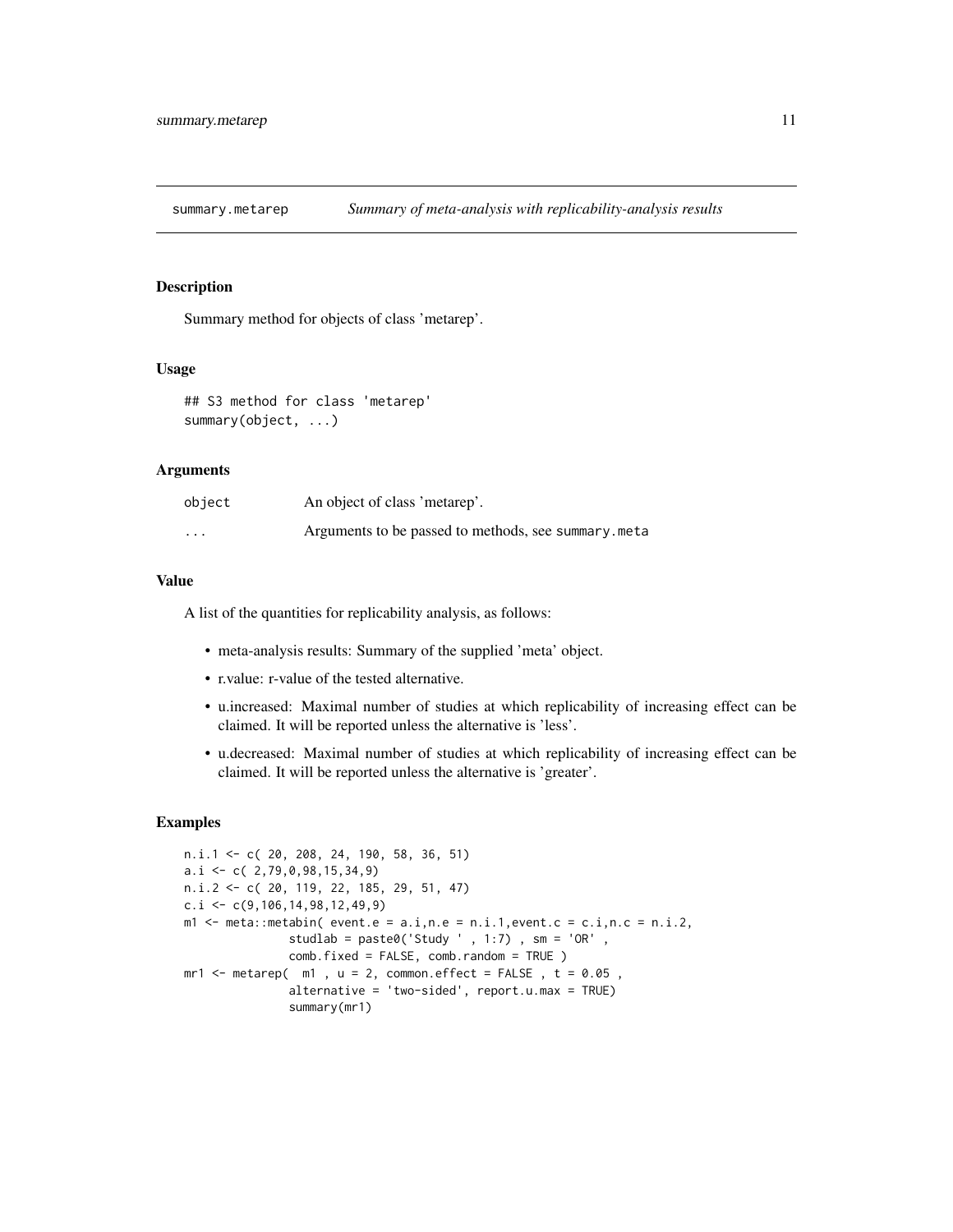<span id="page-11-0"></span>truncatedPearson *Truncated-Pearsons' test*

#### Description

Apply Truncated-Pearsons' test or ordinary Pearsons' test on one-sided p-values.

#### Usage

```
truncatedPearson(p, alpha.title = 1)
```
#### Arguments

|             | one-sided p-values of the individual studies for testing one-sided alternative<br>based on z-test.                             |
|-------------|--------------------------------------------------------------------------------------------------------------------------------|
| alpha.tilde | truncartion threshold for truncated-Pearson test. Use alpha.tilde $= 1$ for ordinary<br>Pearsons' test for combining p-values. |

#### Value

A 'list' containing the following quantities:

A list containing results of truncated-Pearson's test, as follows:

- chisq: Pearson test statistic
- df: degrees of freedom of truncated-Pearson statistic
- rvalue: p-value of the test
- validp: p-values used in the test.

```
truncatedPearson(p = c( 0.001 , 0.01 , 0.1 ), alpha.tilde = 1)
truncatedPearson(p = c( 0.001, 0.01, 0.1), alpha.tilde = 0.05)
```